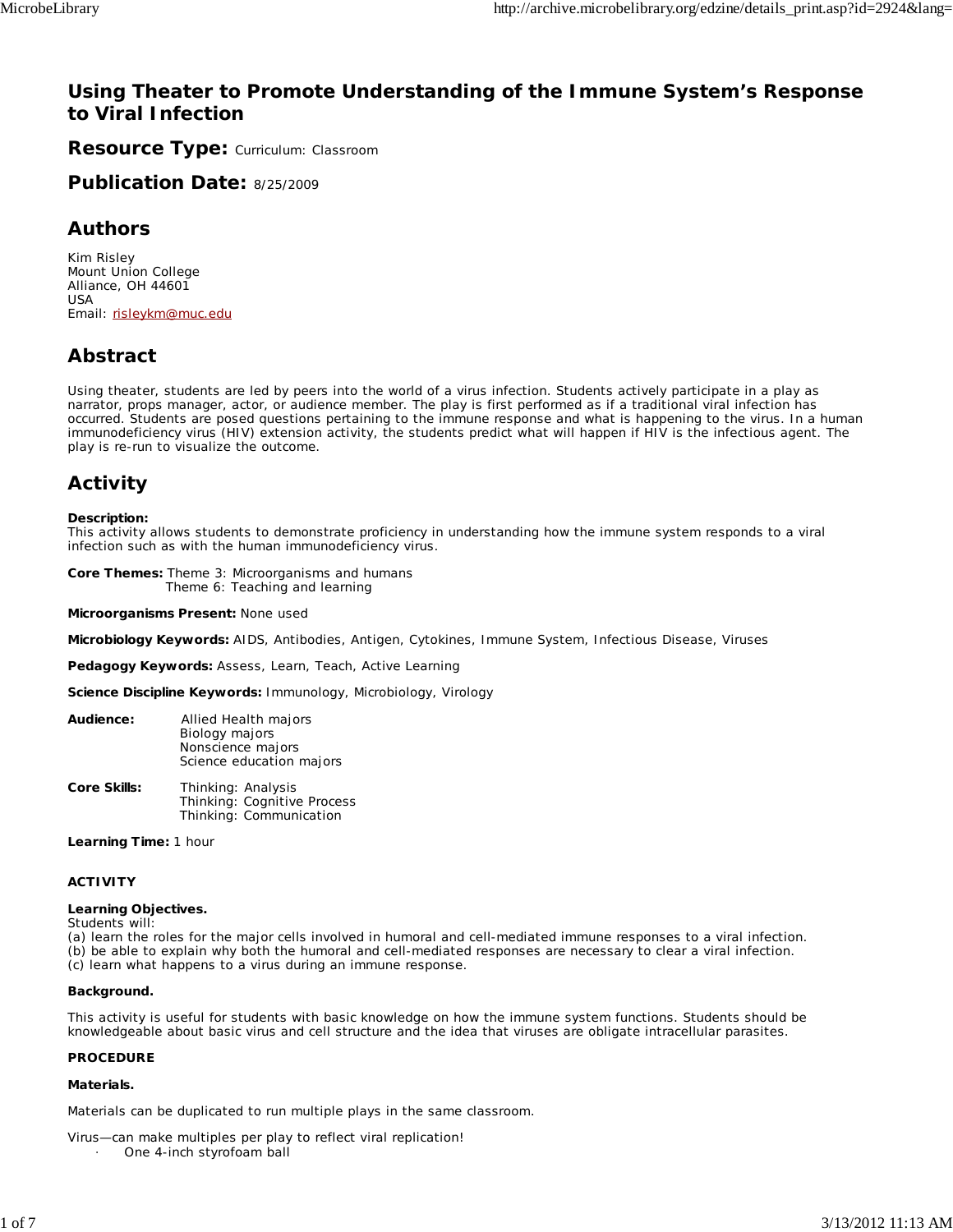- · 24 pipe cleaners, cut in half
	- 48 brightly colored plastic beads
	- Glue or hot glue gun
- Directions: Glue one bead on one end of each pipe cleaner; insert pipe cleaners around styrofoam ball to represent virus spikes.

Immune cells and player name tags

- 8 1/2" x 11" paper (one sheet per student)
- Masking tape
	- Labels with the following written on them:
		- 1. Cell "The Host"
		- 2.  $CD4^+$  T cell "The Stimulator"  $(x2)$
		- 3. Cytokines "The Signalers" (x2)
		- 4. Chemokines "The Recruiters"
		- 5. Macrophage "The Engulfer"
		- 6. CD8+ T cell "Pre-Attack Cell"
		- 7. Cytotoxic T lymphocyte (CTL) "The Attacker"
		- 8. B cell "The Humoralist"
		- 9. Plasma cell "Antibody Machine"

#### Props

- Plastic bag with several 1-inch styrofoam balls; "toxic granules" for the CTL
- Six hinged clothespins; "antibodies" for the plasma cell
- · One pipe cleaner cut in half with a plastic bead glued to each end for "major histocompatibility complex (MHC) class I and antigen" (both for the infected cell)
- Two pipe cleaners (a different color than that for MHC class I) cut in half with a plastic bead glued to each end for "MHC class II and antigen" (two for the macrophage and two for the B cell)
- Two 6-inch pieces of pipe cleaner twisted together at the base and then shaped to form a Y; "T cell receptor (TCR)" for  $CDB<sup>+</sup>$  T cell
- Four 6-inch pieces of pipe cleaner (of a different color than that for  $CDB<sup>+</sup> TCR$ ) twisted together in pairs at the base and then shaped to form a Y; "TCR" for  $CD4^+$  T cells

The Play "Much Ado about Infection"

- Student version (one copy per student)
- Instructor version (with supplemental information)

#### **Instructor Version.**

Classroom preparation.

- Before the play:
- a. The class period before the play, assign the roles and have students learn about the characters. If doing the HIV extension, have all students answer these questions specifically for HIV as well.
	- Where do I "live"?
	- ii. What is my "job"?
	- iii. With whom do I typically "hang-out"?
- b. Make copies of the student version of the play (one per student) and assessment tool (two per student).<br>c. Make props (~20 minutes).
	- Make props (~20 minutes).

Some weblinks are included in the References portion of this activity for the instructor to review if necessary.

- The day of the play:
- d. Have each student complete the preassessment self-report.
- e. Provide each student with a copy of the play.
- f. Have all props ready to hand out to their respective actors when directed.
- g. If you have a larger class (>20 students), you may want to set up multiple versions of the play to create more student engagement. For example, in a smaller class, you can make more cytokine sheets to include more students or let a student serve as narrator. For a class of 48, you can run the play simultaneously on two sides of the room with two identical sets of materials. You can have each class do the play twice and change the actors playing the roles so that each student has a chance to be in the play as well as be an audience member observing the play. Pausing after each scene allows for visual assessment of actor and prop placement.
- h. Have assessment tools ready. (Two copies of the survey per student if using the tool provided with this activity; one handed out before the activity and one after it.)
- i. Direct the play (and serve as the narrator or assign this to a student as well) and assign a student as the props manager. For nonmajor students, it may work best for you to be both the director and props manager with a student narrator at least the first time through the activity. Students like to share these roles as they gain more confidence with the activity and content.
- j. Notes to the director are included in *bold italic* font to the right of the script*.* These will aid in the direction of actors, use of props, and general placement on the stage, as well as provide answers to the student version questions.
- k. Have each student complete the postassessment self-report.
- Each student should turn in their script with the questions answered or answering the questions can be assigned as reflective homework to turn in during the next class period.

#### **Safety Issues.**

None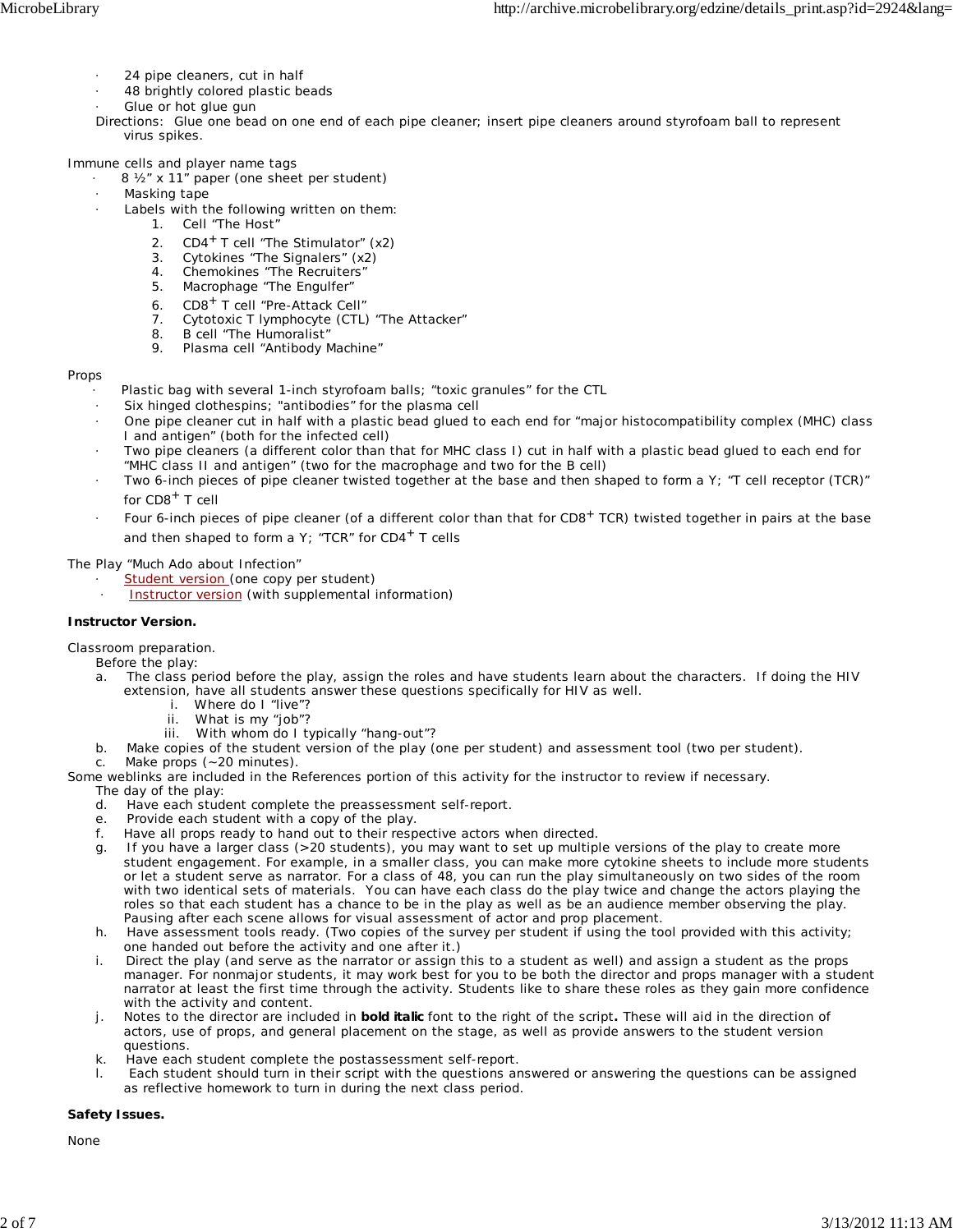#### **Suggestions for Determining Student Learning.**

This activity is designed to be conducted in one 50-minute class period, however, discussions can take place during the following class meetings as well. This is also a good review tool before a summative assessment is administered. Formative assessments can include handing in the notes and questions, writing reflections in a journal, doing an assignment to further each student's understanding, or giving a pre- and postsurvey such as the one provided with this activity (Table 1). This in-class survey assessment gives immediate feedback to the instructor about areas which are still unclear to students.

TABLE 1. Student self-reporting pre- and postactivity assessment

|                                                                                                | Response      |    |      |              |
|------------------------------------------------------------------------------------------------|---------------|----|------|--------------|
| Question                                                                                       | Not at<br>all | OK | Well | Very<br>well |
| Q1. I know how $CD4^+$ T (helper) cells assist in an<br>immune response.                       |               |    | 3    | 4            |
| Q2. I understand how antibodies affect viral infection.                                        |               | 2  | 3    | 4            |
| Q3. I understand how cytotoxic T cells kill virus-infected<br>cells.                           |               | 2  | 3    | 4            |
| Q4. I understand how HIV can affect $CD4^+$ T (helper) cell<br>activity.                       |               |    | 3    | 4            |
| Q5. I understand why HIV infection leaves a person<br>vulnerable to other infectious diseases. |               |    |      |              |

#### **Science Major's Student Data**

Responses to the survey questions (Q1 through Q5) for science majors are provided. Presurvey data is from surveys administered prior to the activity. Postsurvey data is from surveys collected following the activity. Majors include 53 respondents (*n* = 53) with three students having taken my immunology course the semester prior to this microbiology course. One did not respond to Q3 on the presurvey  $(n = 52)$ , and two did not respond to the postsurvey  $(n = 51)$ .

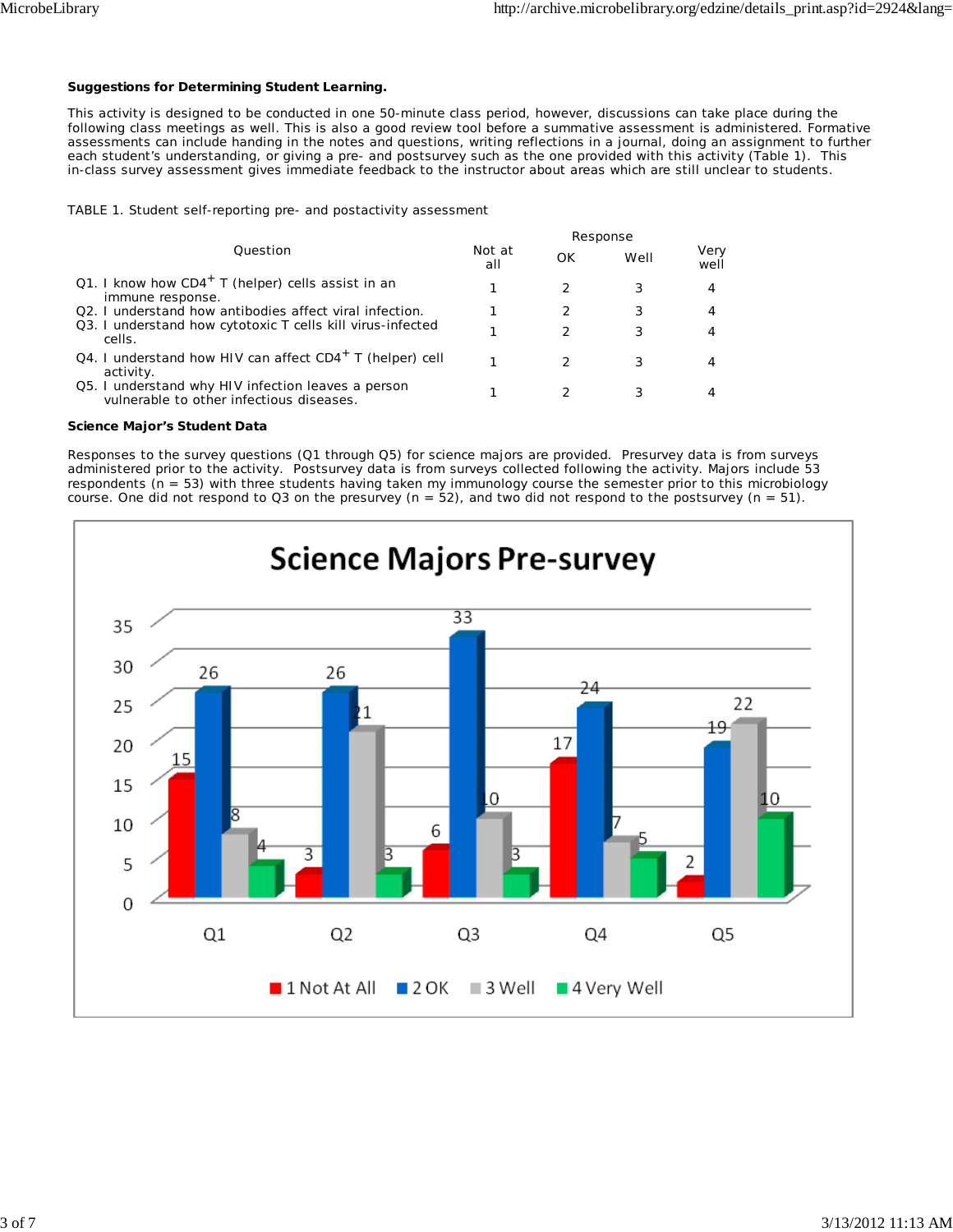

#### **Nonmajor's Student Data**

Responses to the survey questions (Q1 through Q5) for non-science majors are provided. Presurvey data is from surveys administered prior to the activity. Postsurvey data is from surveys collected following the activity. Non-science majors include 117 respondents  $(n = 117)$ .

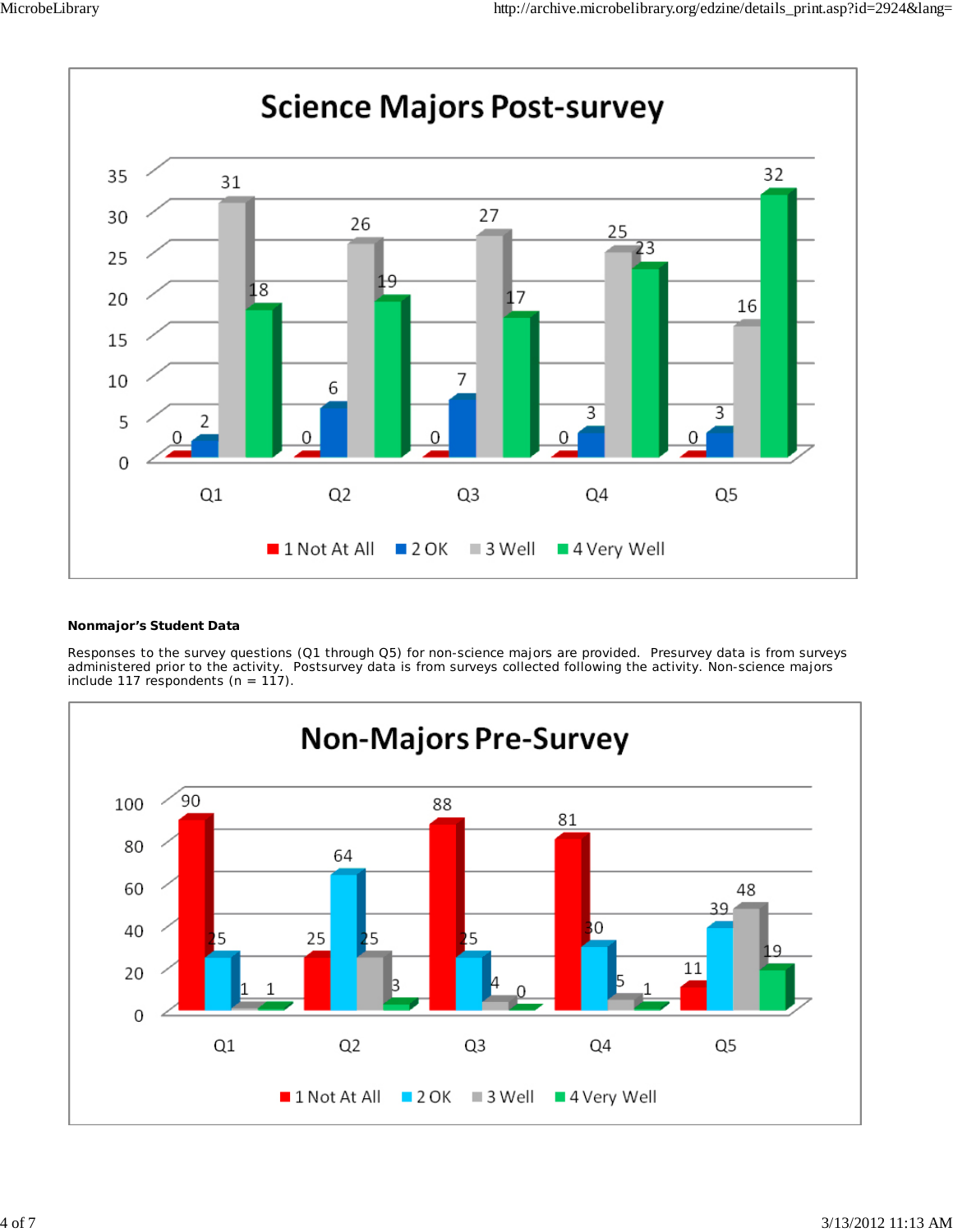

#### **Field Testing.**

This activity was initially created due to lack of student background in the fundamentals of how the immune system deals with a viral infection. Because many students may not have formal training in immunological responses before they enroll in an introductory microbiology course, it becomes difficult for students to truly comprehend how HIV impacts an individual's immune system. This activity has been used in introductory-level biology courses as well as in non-science major biology courses. It has been performed with less than 20 and close to 50 students. The activity can be repeated as many times as necessary to clarify student misconceptions or to "test" student hypotheses regarding the impact of HIV on the immune system. Likewise, the actors are also changed for a second rehearsal to give everyone a chance to both act and observe the interactions among the players. This activity gets students talking the lingo of an immune response without having to memorize definitions and then try to apply them. It also eases them into a fairly complex area of content without being intimidating due to their lack of prior knowledge. Students really get into their roles as the play unfolds and tend to identify with the role their cast member plays in an immune response. This activity allows for repetition and adaptability to different scenarios while still promoting student critical thinking skills each time it is used.

**Assessments of learning objectives:** In addition to student reporting, the following data were collected from student answers to course exam questions and address the objectives described.

Students will:

(a) learn the roles for the major cells involved in humoral and cell-mediated immune responses to a viral infection.

(b) be able to explain why both the humoral and cell-mediated responses are necessary to clear a viral infection.

(c) learn what happens to a virus during an immune response.

#### **Science majors in an introductory microbiology course:**

When asked "What is the difference between an antibody and an antigen?"  $100\%$  ( $n = 19$ ) of the majors-level science students correctly characterized antibodies as protective and indicated that they are made in response to antigens; 21% specifically addressed the role of plasma cells in the generation of antibodies. (Objectives addressed: a, b) Sample answers included:

Student A: "Antigen is made by the virus and allows the immune system to recognize a foreign substance. An antibody is made by a plasma cell and is used to deactivate viruses by binding to the antigen, deactivating it, and marking it for degradation."

Student B: "An antibody is produced from B cells that have differentiated into plasma cells. They bind to antigens as an immune response. An antigen is a foreign invader of the body that signals the release of antibodies to fight it off."

"Mounting an effective immune response to HIV is difficult for several reasons. List two reasons why this is true." (Objectives addressed: a, b, c) Sample answers included:

Student A: "HIV lowers the number of CD4<sup>+</sup> T cells, which release cytokines for both humoral and cell-mediated immune responses. Less  $CD4<sup>+</sup>$  T cells leads to less signaling for response."

Student B: "Since these  $(CD4<sup>+</sup> T)$  cells are a critical part of the specific immune response, it is even more difficult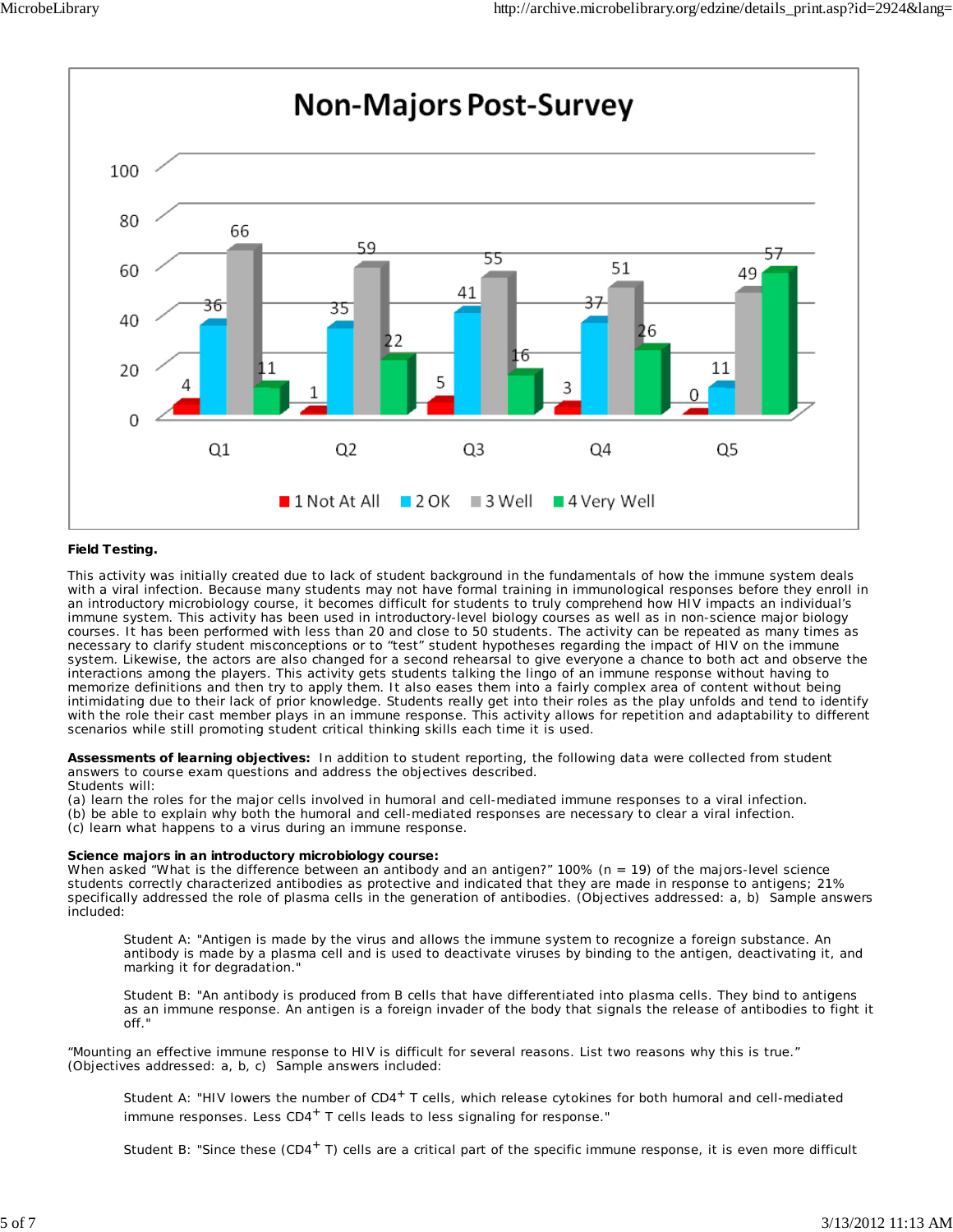for the immune system to fight HIV."

Student C: "It is difficult because HIV infects CD4<sup>+</sup> cells, meaning those must be killed; however, they are extremely crucial to the effectiveness of the immune system."

Student D: "HIV targets a main contributor to the immune response, CD4<sup>+</sup> T cells. This in turn doesn't allow them to signal for help to other immune cells and also continue in the immune response in releasing cytokines."

**Students taking a nonmajors biology course:**



 FIG. 1. In response to the question, 76% (*n* = 42) of non-science major students indicated that antibodies are used to neutralize and opsonize a virus during infection. (Objective addressed: c)



 FIG. 2. Out of 40 non-science major students, 45% responded that virus-infected cells are usually killed by the immune system using toxic granules; 37% chose antibodies, 3% chose antigens, and 15% chose macrophages as a response. (Objectives addressed: a, b, c)

**Additional resources.**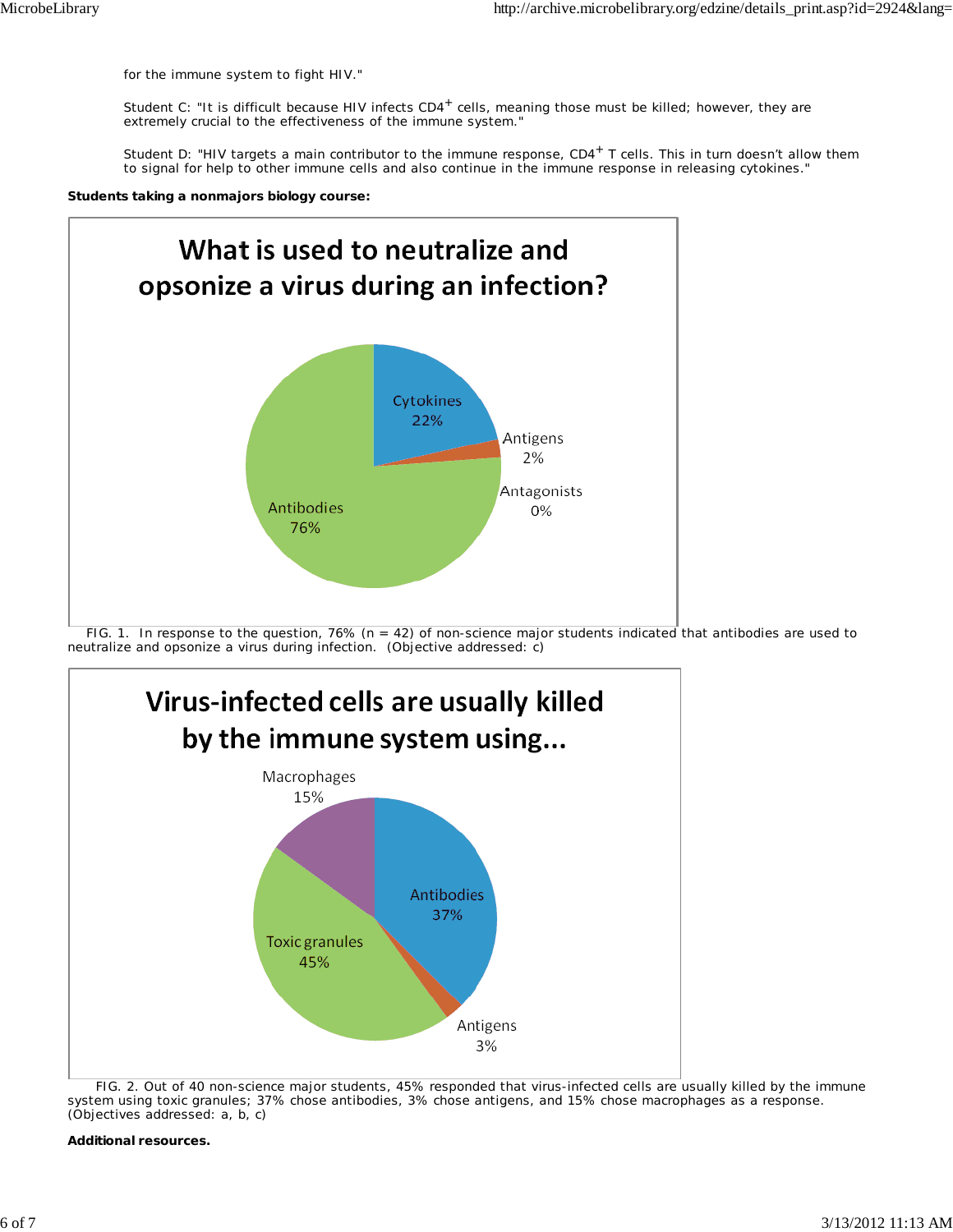The following websites provide helpful information regarding the immune system and HIV:

1. The body. The complete HIV/AIDS resource. http://www.thebody.com/index/treat/immune.html (multiple links about the immune system as well as HIV-specific information)

2. Immunity rules! Overview of the immune system. http://microvet.arizona.edu/Courses/MIC419/Tutorials

/immunityrules.html (an immune system tutorial)

3. National Institute of Allergy and Infectious Diseases HIV/AIDS. http://www3.niaid.nih.gov/topics/HIVAIDS/ (HIV-specific information)

**Appendices.**

- The play "Much Ado About Infection" (student version)
- The play "Much Ado About Infection" (instructor version)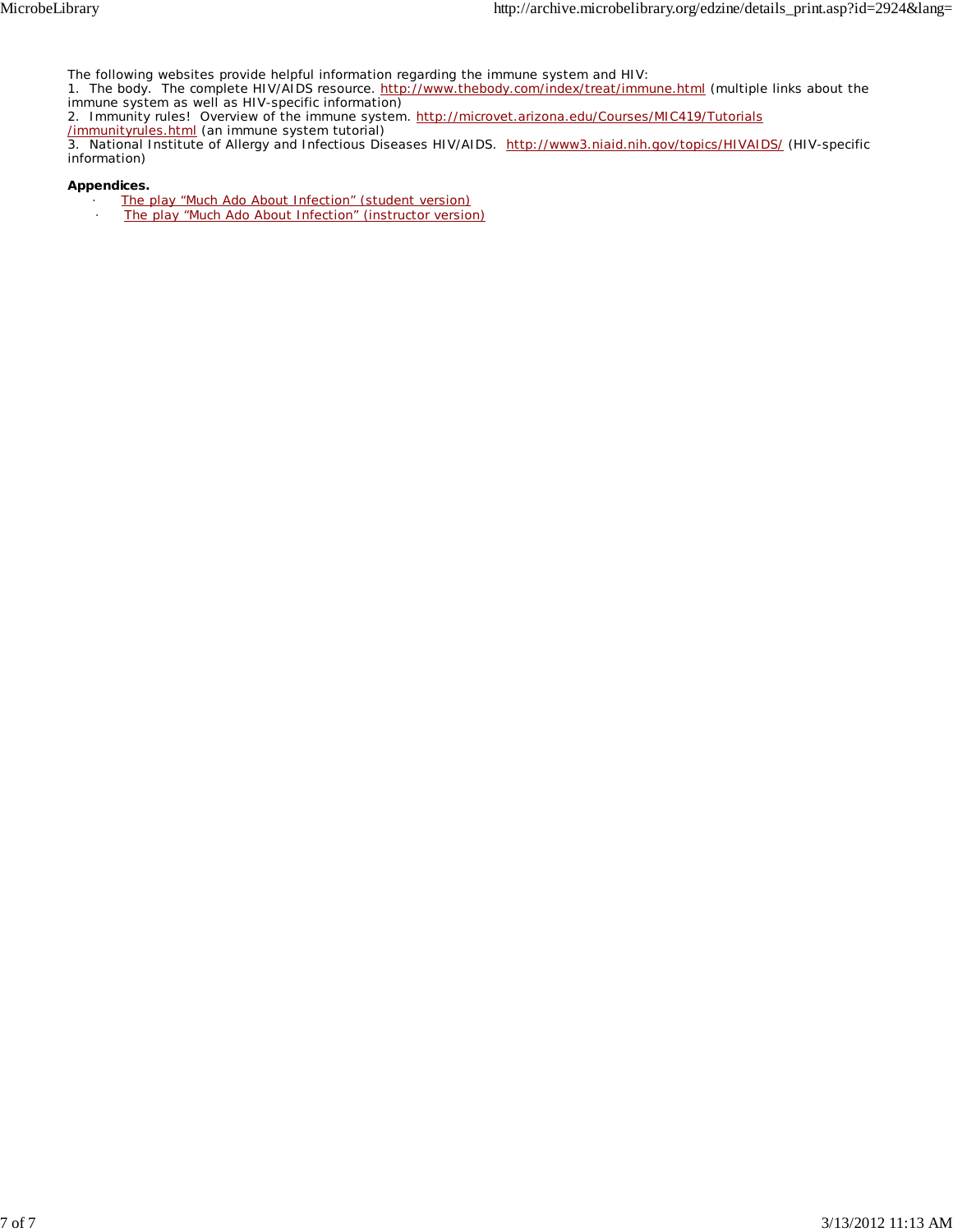

**T cells**: major players in cell-mediated immunity, regulators and effectors of the immune system, respond to antigen (Ag) fragments exposed on the surfaces of antigen-presenting cells (APCs), expressed on plasma membrane. Subpopulations of T cells:  $CD8 +$  cells Role: "The Attackers" CD4+ cells, also known as helper T cells Role: "The Stimulators"

**Macrophages**: phagocytic cells and APC. Role: "The Engulfers"

**B cells**: proliferate and differentiate into plasma or memory cells. Plasma cells respond to antigen by making and secreting antibodies (Ab). Memory cells "remember" the infectious agent and will differentiate into plasma cells during future exposure to the same Ag. They can act as APCs. Role: "The Humoralists"

**Virus**: the infectious agent. Role: "The Infector Gadget"

**Host cell**: an epithelial cell. Role: "The Infectee"

# **Important Props:**

### **Major histocompatibility**

**complex (MHC)**: assembled in endoplasmic reticulum. Class I MHC: expressed by all cells except erythrocytes, bind and present internal peptides. Role: "The Presenters" (Act 1 )

Class II MHC: expressed by APCs involved in cell-mediated immunity (mainly macrophages, B cells, and other APCs), bind and present exogenous peptides. Role: "The Presenters" (Acts 1 and 2)

**Cytokines**: secreted proteins. Role: "The Signalers" **Chemokines:** secreted proteins. Role: "The Recruiters"

**Antibodies**: proteins made in response to antigen. Role: "The Protectors"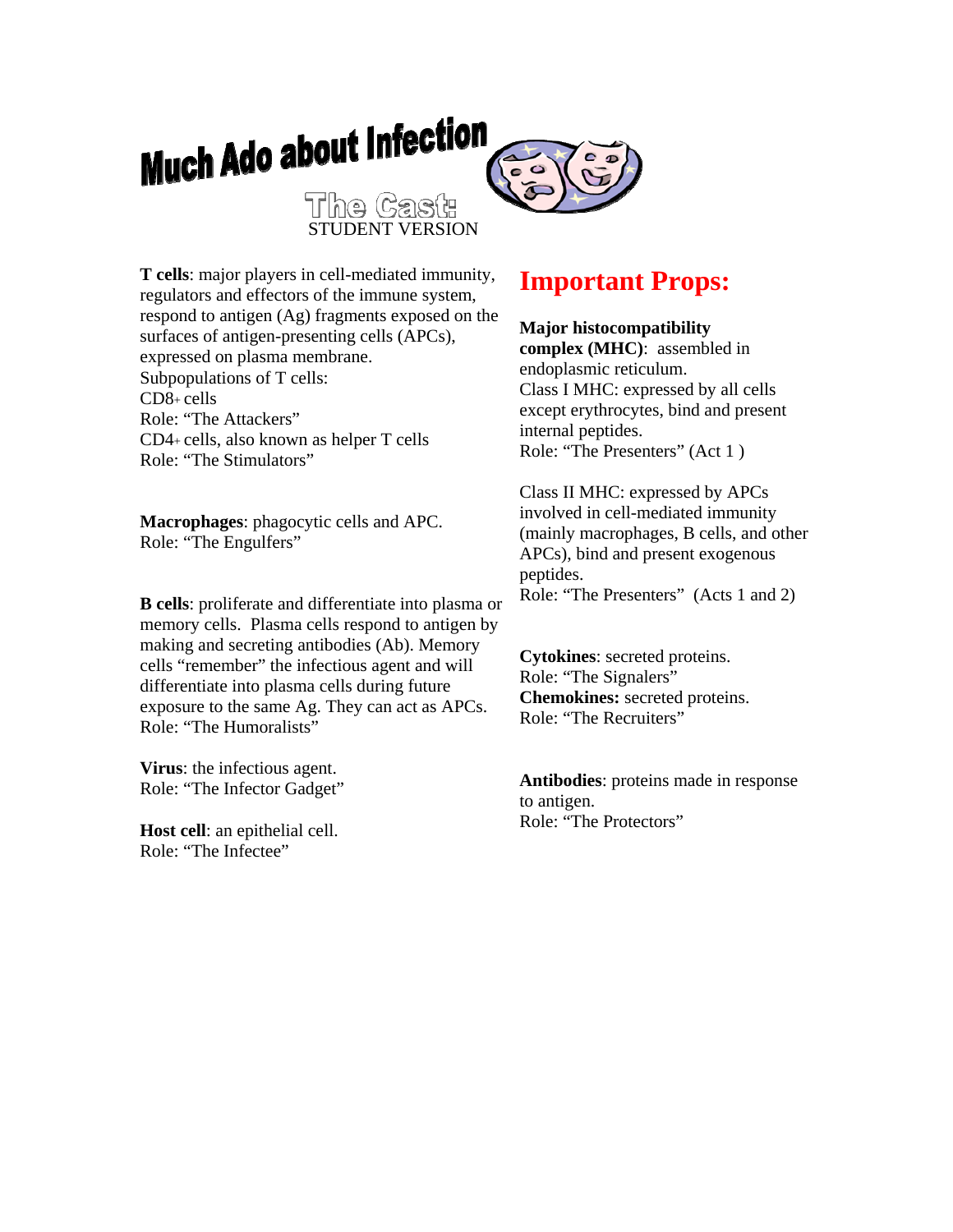# **Act 1. The Cell-Mediated Response STUDENT VERSION**

# **Scene 1: The Recognition Notes and Questions** <**Enter virus, cell**> Virus infects host cell. Virus starts its replication cycle inside of the cell. Why would a virus need to be Viral proteins synthesized in the cytoplasm are inside a host cell? degraded by proteasome complexes. The viral peptides (Ag) are transported to the endoplasmic reticulum where they associate with class I MHC. The Ag-MHC complexes are then transported to the cell surface where CD8+ T cells recognize the peptide as foreign. <**Enter class I MHC with viral Ag on cell surface**> <**Enter CD8+ T cells with T cell receptor**> CD8+ T cells recognize and bind the Ag-class I MHC Why is it important that complex via the T cell receptor (TCR). The  $CD8<sub>+</sub>$  the  $CD8<sub>+</sub>$  T cell recognizes T cell needs several signals to become activated; one the Ag-MHC complex? is binding the Ag-MHC class I complex. The other signal comes from the CD4+ T cell... **Scene 2: The Helper Cometh Forth!**  <**Enter macrophage and newly made virus**> Macrophage engulfs newly made virus, What two purposes does the degrades the virus, processes its proteins, and macrophage serve during presents them on the macrophage cell surface in a viral infection? association with class II MHC. <**Enter class II MHC with viral Ag**> <**Enter CD4+ T cell with TCR**> The CD4+ T cell binds to MHC II-Ag complexes. The class II MHC-Ag–TCR interaction activates the CD4+ T cell, which then releases large amounts of cytokines to activate other cells. **Scene 3: The Killing Begins!**  <**Enter virus-infected cell, CD8+ T cell**>

CD8+ T cells receive cytokine stimulation from activated CD4+ T cells (thus the name helper T cell), signaling the CD8+ T cell to differentiate into a cytotoxic T lymphocyte (CTL).

#### **<Enter cytokines who "exchange**" **CD8+ T cell with CTL**>

<**Enter CTL with granules**> The CTL kills the virus-infected cell by releasing toxic granules Why would the CTL attack near the virus-infected cell. the virus-infected cell and <**Exit all cast**> not the virus itself?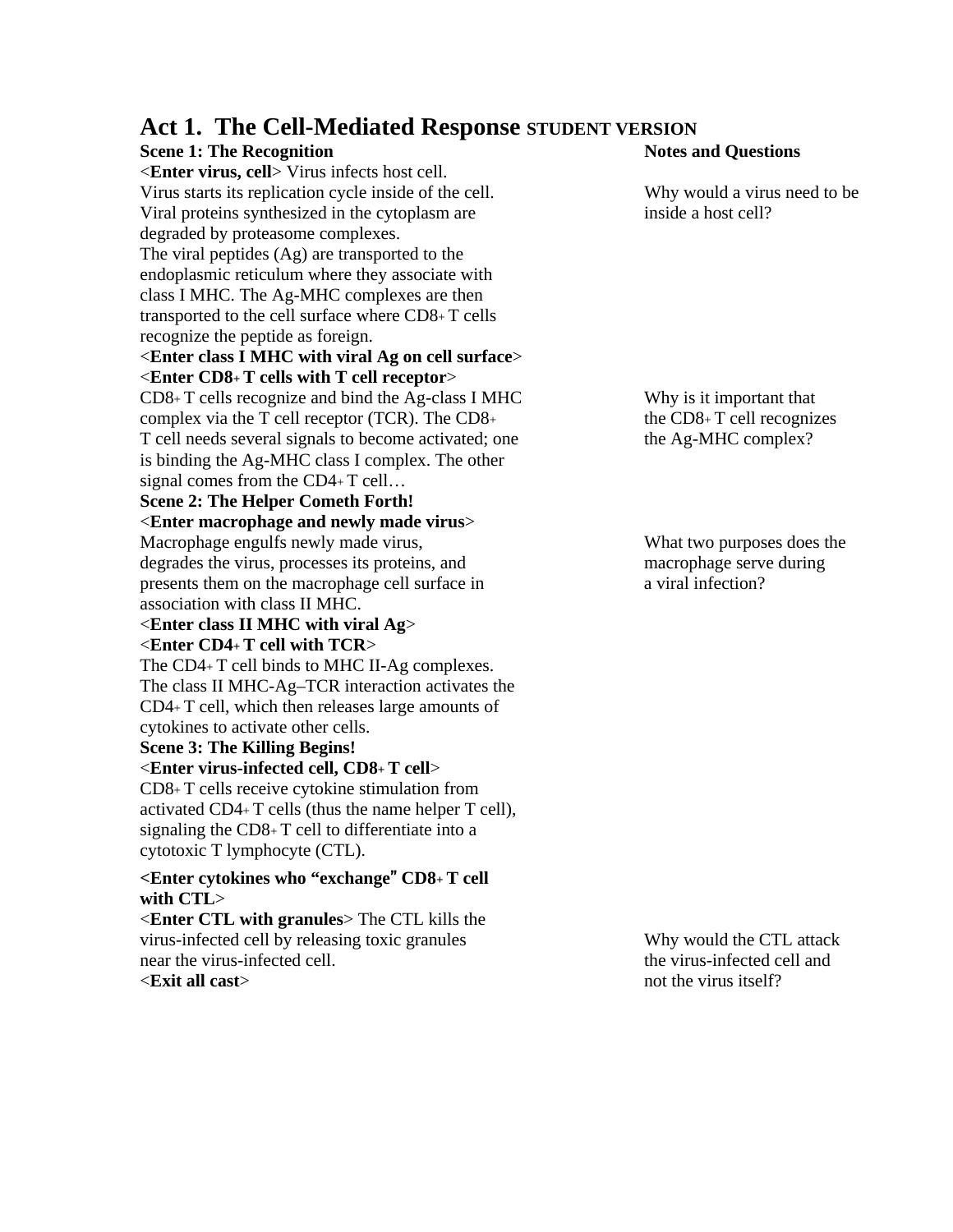# Act 2. The Humoral Response **STUDENT VERSION**

#### **Scene 1: The Recognition Notes and Questions** <**Enter macrophage with MHC II**-**Ag, CD4+ cell**> Meanwhile, the other CD4+ T cells recruited to the area also bind the MHC class II-viral Ag and become activated, releasing many cytokines.

### **<Enter chemokines who go and get the B cell**>

# <**Enter B cell**>

B cells also act as APC, presenting viral Ag on class II MHC.

#### **<Enter class II MHC and viral Ag**> **Scene 2: The Response**

 $CD4+T$  cells then interact directly with B cells  $\overline{AB}$  A small amount of B cells by binding to the viral Ag-class II MHC complex on become memory cells, the B cell surface. These interactions cause B cell which do not secrete Ab proliferation and differentiation into plasma cells; but will be ready to some cells remain as memory cells. The next recognize the virus the next

#### **Example 1 CD4+ T cells with TCR>** time it infects. Why would

### **<Enter cytokines who "exchange" B cell** "memory" also be **with plasma cell**> important for an immune

<**Enter plasma cell with antibodies**> response? Typically IgM is produced if this is the primary response to the virus.

Typically IgG is produced late in the primary response and during the secondary response to the virus.

The antibodies can bind to the virus and neutralize it, not permitting it to attach to any uninfected cells, or enhance phagocytosis of the virus by binding to its surface, thus marking it for degradation by phagocytes, a process called opsonization.

# <**End Act 2: Exit all cast**>

The viral infection is now cleared, and the immune system has memory of this pathogen Why are the cell-mediated

to mount a quicker and more efficient response humoral responses both the next time it detects this virus! necessary to clear the viral

THE END

and infection?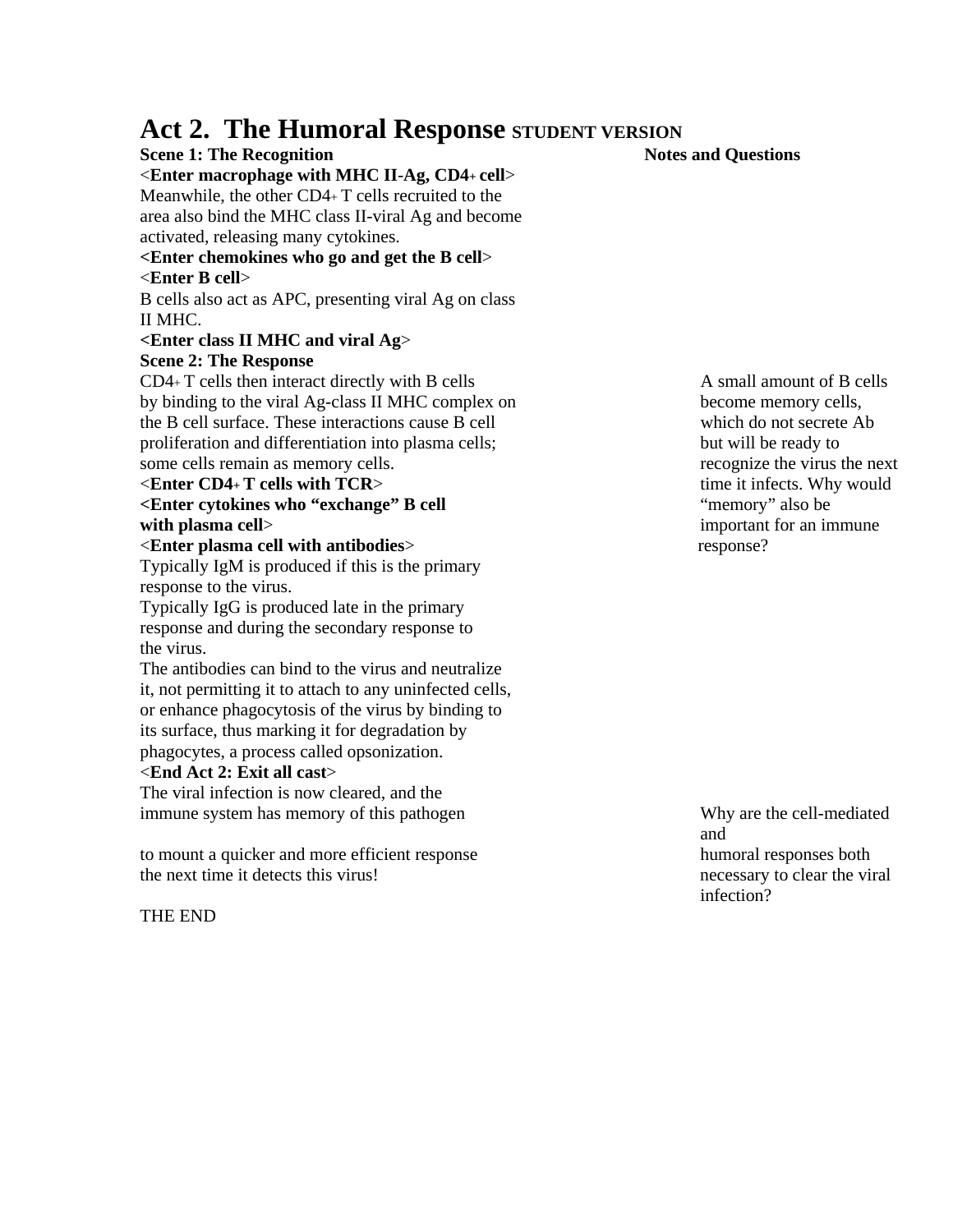HIV extension activity **STUDENT VERSION**

But, with human immunodeficiency virus or HIV, this whole process doesn't go as smoothly as stated in

this play. Why? Let's find out!

*HIV can infect CD4+ T cells, macrophages, and other cells derived from macrophage precursors. HIV alters the function of these cells. Macrophages are one of the major reservoirs of HIV and allow the virus to be distributed to various tissues such as the brain and lungs.* 

In small groups, make a prediction about what the impact would be if CD4+ T cells were the cells being infected in the play.

Now re-run the play, this time inserting a CD4+ T cell as the original infected cell and HIV as the virus. What do you notice?

How does an HIV infection act differently than just a typical virus infection like in the play?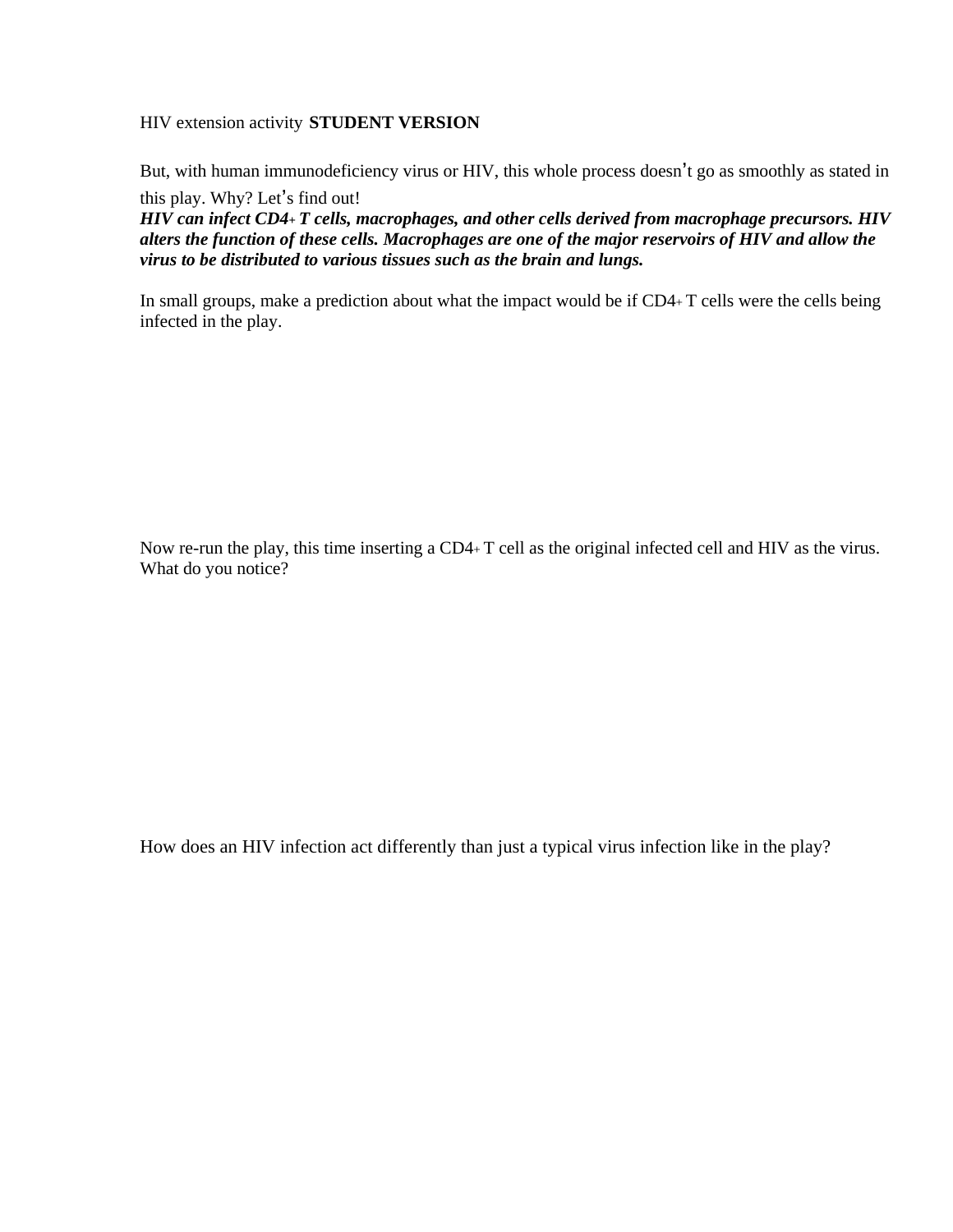### **Instructor Version A. Classroom preparation.**

Before the play:

- a. The class period before the play, assign the roles and have students learn about the characters. If doing the human immunodeficiency virus (HIV) extension, have all students answer these questions specifically for HIV as well.
	- i. Where do I "live"?
	- ii. What is my "job"?

iii. With whom do I typically "hang-out"?

- b. Make copies of the student version of the play (one per student) and assessment tool (two per student).
- c. Make props (~20 minutes).

Some weblinks are included in the References portion of this activity for the instructor to review if necessary.

The day of the play:

- d. Have each student complete the preassessment self-report.
- e. Provide each student with a copy of the play.
- f. Have all props ready to hand out to their respective actors when directed.
- g. If you have a larger class  $(>=20$  students), you may want to set up multiple versions of the play to create more student engagement. For example, in a smaller class, you can make more cytokine sheets to include more students or let a student serve as narrator. For a class of 48, you can run the play simultaneously on two sides of the room with two identical sets of materials. You can have each class do the play twice and change the actors playing the roles so that each student has a chance to be in the play as well as be an audience member observing the play. Pausing after each scene allows for visual assessment of actor and prop placement.
- h. Have assessment tools copied. (Two copies of the survey per student if using the tool provided with this activity; one handed out before the activity and one after it.)
- i. Direct the play (and serve as the narrator or assign this to a student as well) and assign a student as the props manager. For nonmajor students, it may work best for you to be both the director and props manager with a student narrator at least the first time through the activity. Students like to share these roles as they gain more confidence with the activity and content
- j. Notes to the director are included in *bold italic* font to the right of the script. These will aid in the direction of actors, use of props, and general placement on the stage, as well as serve as answers to the student version questions.
- k. Have each student complete the postassessment self-report.

l. Each student should turn in their script with the questions answered or answering the questions can be assigned as reflective homework to turn in during the next class period.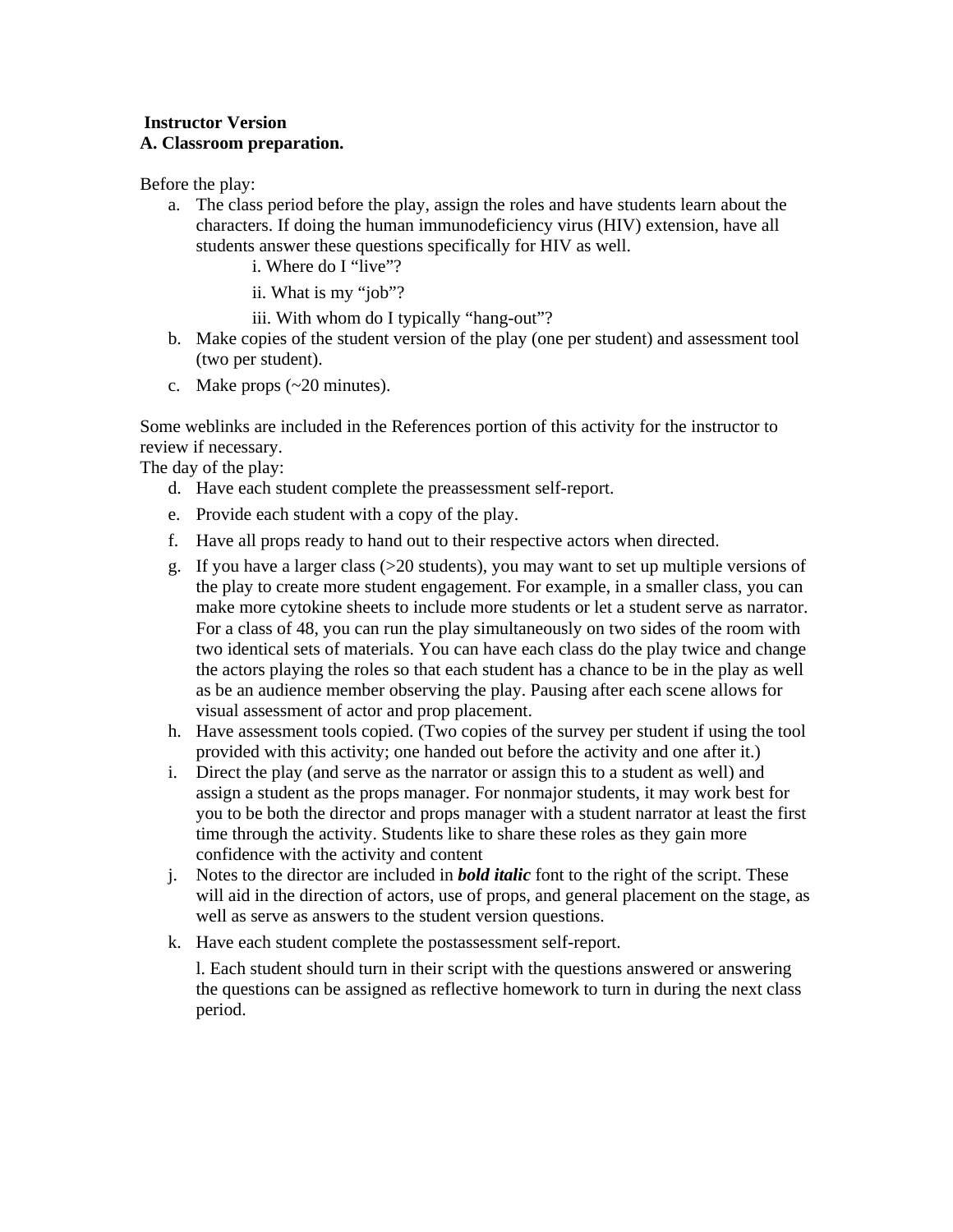

expressed on plasma membrane. Subpopulations of T cells: Role: "The Attackers" CD4+ cells, also known as helper T cells Role: "The Stimulators"

**Macrophages**: phagocytic cells and APC. Role: "The Engulfers"

CD8+ cells

**B cells**: proliferate and differentiate into plasma or memory cells. Plasma cells respond to antigen by making and secreting antibodies (Ab). Memory cells "remember" the infectious agent and will differentiate into plasma cells during future exposure to the same Ag. They can act as APCs. Role: "The Humoralists"

**Virus**: the infectious agent. Role: "The Infector Gadget"

**Host cell**: an epithelial cell. Role: "The Infectee"

# **complex (MHC)**: assembled in endoplasmic reticulum.

Class I MHC: expressed by all cells except erythrocytes, bind and present internal peptides. Role: "The Presenters" (Act 1)

Class II MHC: expressed by APCs involved in cell-mediated immunity (mainly macrophages, B cells, and other APCs), bind and present exogenous peptides. Role: "The Presenters"(Acts 1 and 2)

**Cytokines**: secreted proteins. Role: "The Signalers" **Chemokines:** secreted proteins. Role: "The Recruiters"

**Antibodies**: proteins made in response to antigen. Role: "The Protectors"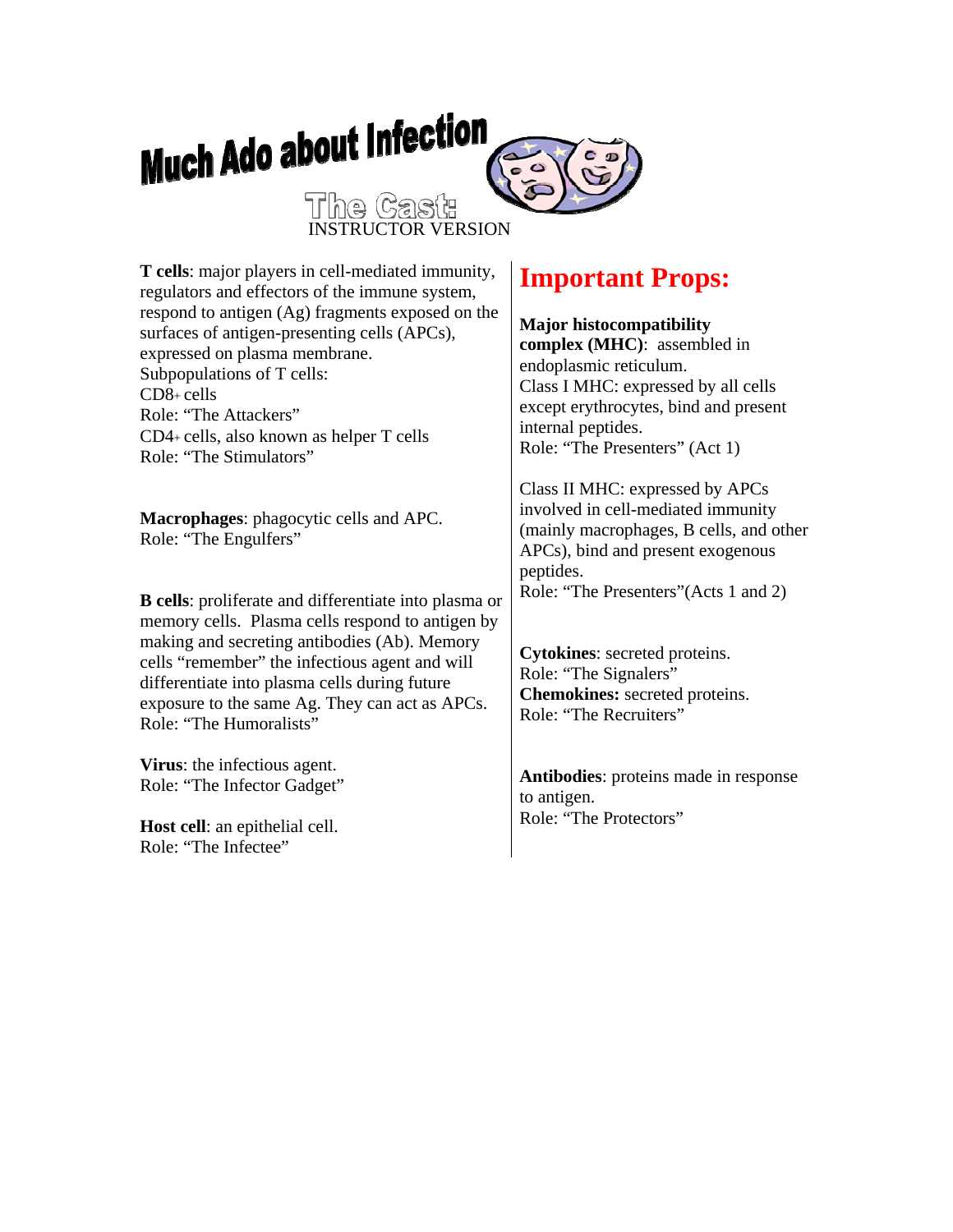### **INSTRUCTOR VERSION**

# *Page set-up: narrator reads left side......director's cues on right side* **Act 1. The Cell-Mediated Response**

#### **Scene 1: The Recognition**

<**Enter virus, cell**> Virus infects host cell. *Allow virus to touch cell.*  Virus starts its replication cycle inside of the cell. Viral proteins synthesized in the cytoplasm are

degraded by proteasome complexes. *The cell*'*s function*  The viral peptides (Ag) are transported to the *is now to be a virus factory*  endoplasmic reticulum where they associate with *making more viruses.*  class I MHC. The Ag-MHC complexes are then transported to the cell surface where CD8+ T cells *This is how your immune*  recognize the peptide as foreign. *system recognizes an* 

#### <**Enter Class I MHC with viral Ag on cell surface**> *Have student hold MHC-Ag*  <**Enter CD8+ T cells with T cell receptor**> *(one per hand).*

CD8+ T cells recognize and bind the Ag-class I MHC *The TCR links with the*  complex via the T cell receptor (TCR). The CD8+ *MHC-Ag complex. These*  T cell needs several signals to become activated, one *two cells remain linked*  is binding the Ag-MHC class I complex. The other *together through Act I.* signal comes from the CD4+ T cell…

#### **Scene 2: The Helper Cometh Forth!**  <**Enter macrophage and newly made virus**> Macrophage engulfs newly made virus, *The macrophage is a "big*

degrades the virus, processes its proteins, and *eater*" *and kills the*  presents them on the macrophage cell surface in *virus, taking pieces*  association with class II MHC. *of it to present on* 

#### <**Enter class II MHC with viral Ag**> *Student holds one MHC-Ag*  <**Enter CD4+ T cell with TCR**> *in each hand.*

The CD4+ T cell binds to MHC II-Ag complexes. *These cells stay together.*  The class II MHC-Ag–TCR interaction activates the T helper cell, which then releases large amounts of cytokines to activate other cells.

### **Scene 3: The Killing Begins!**

<**Enter virus-infected cell, CD8+ T cell**>

CD8+ T cells receive cytokine stimulation from *Scan back to this infection….*  activated CD4+ T cells (thus the name helper T cell), *How will we get rid of the*  signaling the CD8+ T cell to differentiate into a *infected cell (a virus*  cytotoxic T lymphocyte (CTL). *factory)? By throwing toxic* 

# *Cell-cell killing*

*infected cell.* 

*Class II MHC.* 

*granules at it!* 10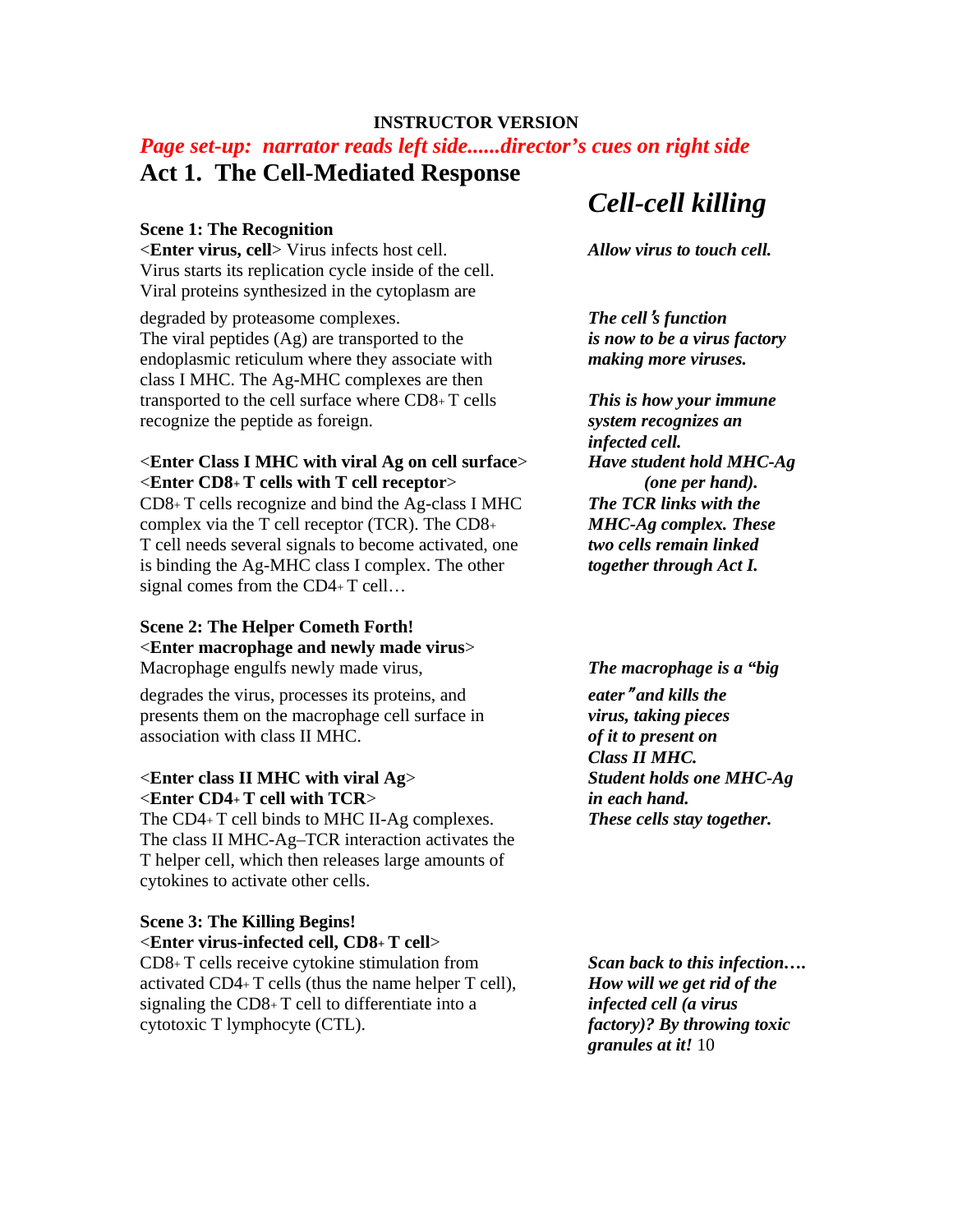**<Enter cytokines who "exchange**" **CD8+ T cell with CTL**>

<**Enter CTL with granules**> The CTL kills the *The infected cell tragically*  virus-infected cell by releasing toxic granules *dies.*  near the virus-infected cell. <**Exit all cast**>

# **Act 2. The Humoral Response** *Antibody response*

#### **Scene 1: The Recognition**

<**Enter macrophage with MHC II-Ag, CD4+ cell**> *The B cell can also present*  Meanwhile, the other CD4+ T cells recruited to the *viral antigen on Class II*  area also bind the MHC class II–viral Ag and become *MHC. The interaction with*  activated, releasing many cytokines. *the CD4+ T cell is similar* 

**<Enter chemokines who go and get the B cell**> *to that with the macrophage.*  <**Enter B cell**>

B cells also act as APC, presenting viral Ag on class *Student holds one MHC-Ag*  II MHC. *in each hand.* 

**<Enter class II MHC and viral Ag**>

#### **Scene 2: The Response**

CD4+ T cells then interact directly with B cells *The plasma cell should*  by binding to the viral Ag-class II MHC complex on *attach the antibodies onto*  the B cell surface. These interactions cause B cell *the spikes of the virus. This*  proliferation and differentiation into plasma cells. *neutralizes the virus—it can*  <**Enter CD4+ T cells with TCR**> *no longer bind to cell* 

# **<Enter cytokines who "exchange**" **B cell** *receptors effectively.*

<**Enter plasma cell with antibodies**> *virus or tag it for degradation.*  Typically IgM is produced if this is the primary response to the virus.

Typically IgG is produced if this is the secondary response to the virus.

The antibodies can bind to the virus and neutralize *Antibodies are big and bulky,*  it, not permitting it to attach to any uninfected cells, *not allowing spikes to bind*  or enhance phagocytosis of the virus by binding to *to cell receptors for infection.*  its surface, thus marking it for degradation by phagocytes, a process called opsonization. *Macrophages love antibody-*  <**End Act 2: Exit all cast**> *coated pathogens! Yum!* 

The viral infection is now cleared, and the *The immune system has*  immune system has memory of this pathogen *killed the virus-making*  to mount a quicker and more efficient response *factory and the virus!*  the next time it detects this virus! THE END

**with plasma cell**> *Antibodies also opsonize the*